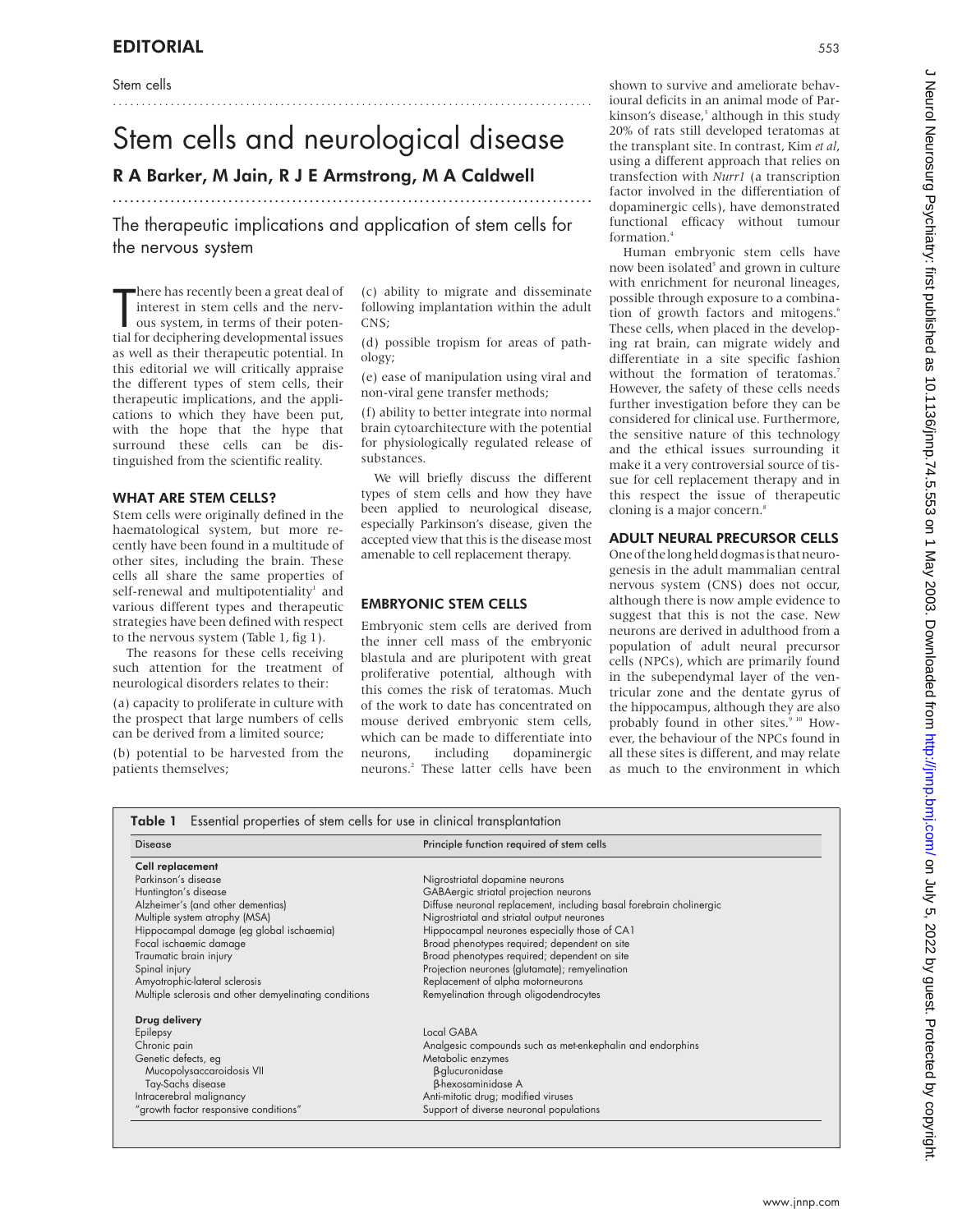

they find themselves as to their intrinsic properties. For example, nigral NPCs appear to only differentiate into astrocytes in situ or when grafted to the adult nigra, but when they are cultured in vitro or transplanted into the hippocampus they can form neurons.<sup>11</sup> The function of these newborn neurons in the adult CNS is not known but they do have the characteristics of mature neurons with appropriate neurophysiological properties and evidence of integration into neuro-

transmission and behavioural effects.<sup>12 13</sup> Although much of this work has been done in rodents there is now evidence of neurogenesis in the adult human hippocampus, $14$  with cells being grown from the adult human CNS.<sup>15</sup> Thus, the potential for autologous grafts is possible, assuming that the NPCs are not themselves involved in the disease process,<sup>16</sup> and has indeed already been attempted in one patient with Parkinson's disease.<sup>17</sup>

nal networks with functional synaptic

#### BONE MARROW AND NON-NEURAL STEM CELLS

An alternative source of autologous cells for grafting in patients with neurological disease are those derived from nonneural sources including the bone marrow, which contains a range of stem cells. This includes the haematopoietic stem cell, which when transplanted into irradiated recipients can migrate into the brain and differentiate into microglia, astrocytes, and possibly neurons.<sup>18</sup> In addition, there are mesenchymal stem cells or bone marrow stromal cells, which when engrafted into the adult

brain are capable of migration and survival and in vitro can be made to express markers of astrocytes, oligodendroglia, and neurons.<sup>19</sup>

Indeed they have even been associated with some functional benefit in a rodent model of Parkinson's disease when transfected with the dopamine synthetic enzyme tyrosine hydroxylase.<sup>20</sup> However, the robustness and efficiency of this system to produce neural cells is still poor, as is its widespread applicability to other types of non-neural stem cells. There is some evidence from cDNA microarray analysis that different stem cells may in fact have similar phenotypic potential irrespective of origin<sup>21-23</sup> and, therefore, it is theoretically possible that stem cells derived from non-neural systems may be used for neural cell therapy through a transdifferentiation process. However, there have been recent concerns that such a process may be a result of cell fusion—namely adult somatic cells can appear to gain differentiation potential by fusion with less differentiated cells.<sup>24</sup> <sup>25</sup>

#### EMBRYONIC NEURAL STEM CELLS (NSCs)

Most of the work on stem cells and the CNS refers to NSCs that are derived from the neuroepithelium of the developing embryo. These cells respond in vitro to mitogens such as epidermal growth factor (EGF) and fibroblast growth factor (FGF2), and it is possible to expand cells from any region of the brain.<sup>26 27</sup> As development progresses to adulthood there is considerable debate over the origin of NSCs, with recent suggestions that

these cells may also originate from glia.28 Radial glia have classically been considered to be "scaffolding" cells along which cortical neuroblasts migrate to reach their final destination, after which they differentiate into astrocytes. However, recent in vitro and in situ studies suggest that the radial glial cells may be responsible for the production of newborn neurons, as well as their guidance to their final destinations within the cortex.<sup>29</sup> The exact relationship of this cell type to the NSCs derived from the neuroepithelium is yet to be elucidated, although it is possible that as developmental time increases, stem cells have either neuroepithelial, radial glial, or finally astroglial characteristics, which all share the characteristic of nestin expression.<sup>28</sup>

The isolation of these cells is complicated because their culturing inevitably leads to a mixed population of progenitor and stem cells, which can better be described as expanded neural precursors (ENPs). In addition, the proliferation of ENPs in culture is not indefinite because there appears to be a set number of population doublings—the so-called "Hayflick limit", equivalent to approximately 50 population doublings $30$  after which non-transformed cells enter replicative senescence and stop dividing. This effect seems to be species dependent, and although greater for human than rodent ENPs, obviously has important implications for their clinical application. Attempts to circumvent this problem with human cells has employed either a modification of the culture technique $31$  or the use of transducing vectors encoding an immortalising oncogene.32 These genetic manipulations may alter the behaviour of these cells even without tumorigenesis, and thus extrapolation of results from such cells to those found in the developing and adult CNS must be carried out with caution.

For ENPs to be of clinical value, they not only need to be propagated long term in culture, but must be able to differentiate appropriately, which is influenced both by intrinsic and external factors, such as the culture conditions.<sup>33</sup> This having been said, neurons differentiating from growth factor responsive ENPs are typically GABAergic in phenotype, irrespective of species or region from which the cells were harvested in the embryo.<sup>34</sup> So for most disorders, especially Parkinson's disease, it will be necessary to switch or regulate their fate and a number of factors and methods have been suggested for the generation of dopaminergic neurons based on factors known to be important in their normal development (see also embryonic stem cell section; see figure 2).

Exposure of ENPs to sonic hedgehog  $(Shh)^{36}$  or transcription factors, including *nurr1*, <sup>37</sup> has been shown to increase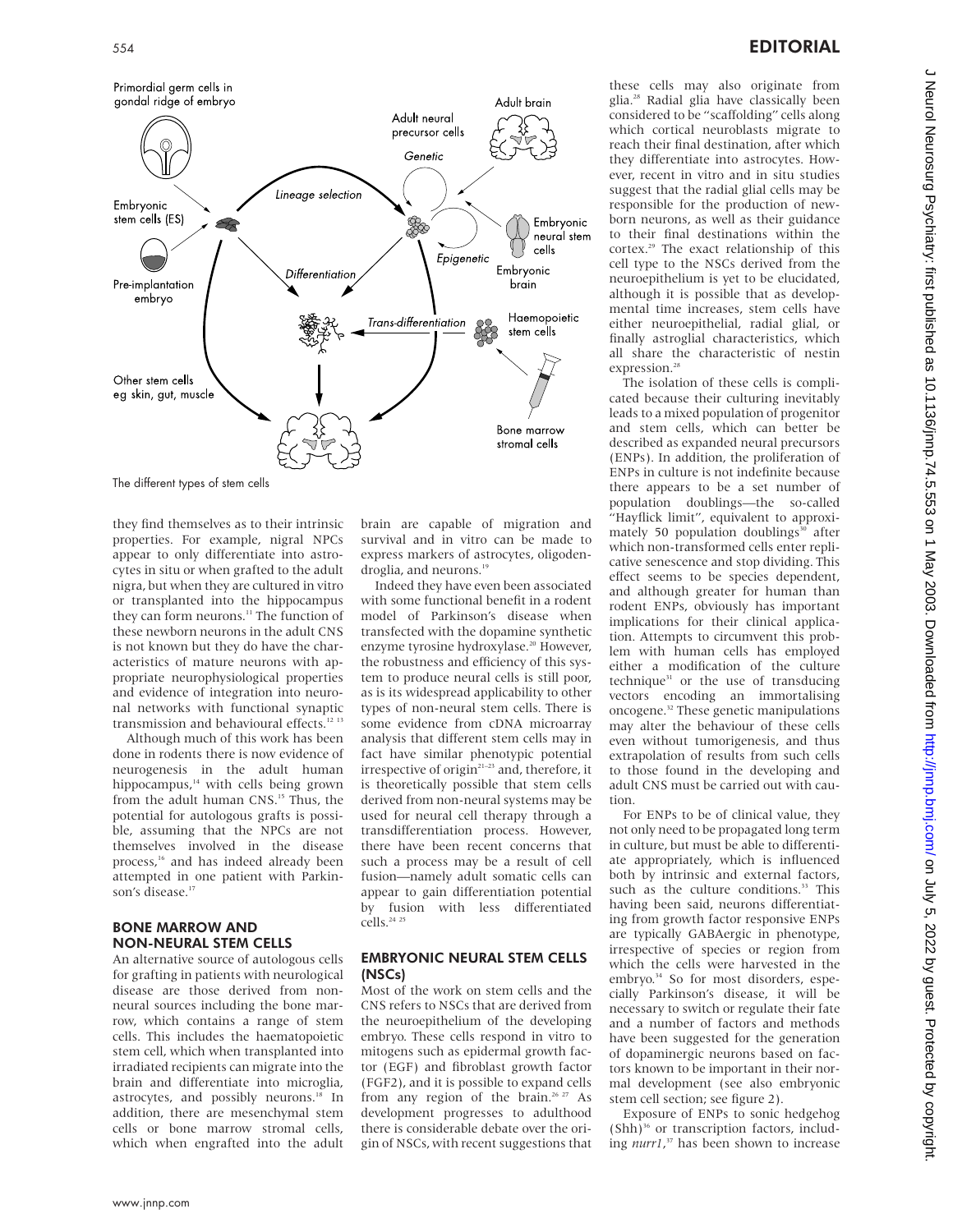

Development of midbrain dopamine (DA) neurons. Initial specification requires the patterning information that is provided by sonic hedgehog (shh) and fibroblast growth factor 8 (FGF8). The Lmx1b and nurr1 transcription factors are essential for different aspects of DA differentiation. The ptx3 transcription factor and the retinoid synthesising enzyme Aldh1 are specific markers of developing DA neurons in the ventral midbrain, but their roles are still largely unknown. Adapted from Goridis & Rohrer, 2002.<sup>35</sup>

the yield of dopaminergic neurons obtained from these cells, although not all cell types respond to such stimulation, for example hNT neurons.<sup>38</sup> <sup>39</sup> However, in most cases only small numbers of such neurons emerge from these manipulations, and thus the search continues for a reliable culture method to obtain sufficient numbers of dopaminergic neurons.

#### TRANSPLANTATION OF NEURAL STEM CELLS FOR THE TREATMENT OF NEUROLOGICAL DISEASE

The behaviour of embryonic NSCs following transplantation varies depending on the source of cell and animal model. In the case of human ENPs and the intact adult brain, it has been shown that they are able to generate neurons in vivo in regions of active neurogenesis such as the SVZ and hippocampus,<sup>40</sup> but not when placed in non-neurogenic areas such as the striatum.<sup>41</sup> The situation may be different in the diseased or damaged CNS (see table 1).

#### Parkinson's disease

Early transplant studies using human ENPs showed some survival and dopaminergic differentiation, but the numbers were low.<sup>42</sup> This may relate to

#### Essential properties of stem cells for use in clinical transplantation

- Capable of clonal propagation in vitro to ensure homogeneity
- Genetic stability at high passage
- Integration within the host brain following transplantation
- Connectivity within host circuits
- Migration and engraftment at sites of damage
- Correct differentiation into appropriate neural cell types
- Functional benefits
- Lack of side effects

the fact that in vitro, NPCs derived from the developing ventral mesencephalon lose the ability to spontaneously differentiate into dopaminergic cells after only a few divisions.<sup>43</sup>

Thus, "pre-differentiation" of the ENPs prior to implantation would seem logical and this approach has been adopted with some success by Studer and colleagues.<sup>44</sup> An alternative approach has been to employ ex vivo genetic techniques to modify cells prior to implantation to express tyrosine hydroxylase, which again has met with some success.<sup>45</sup>

#### Huntington's disease

Transplantation repair in Huntington's disease provides different challenges for ENPs, in that the transplanted cells must homotypically reconstruct circuitry. To date, studies using NSCs in this disorder are limited but there is some evidence of appropriate neuronal differentiation with human NSCs,<sup>46</sup> although the functional efficacy and connectivity of these cells in repairing the brain has not been demonstrated.

#### Cerebral ischaemia

Cell replacement therapy for ischaemic injury has experimentally shown some promise. For example, transplantation of the MHP36 line (ReNeuron holdings) has been reported to ameliorate cognitive deficits in rodent models of ischaemia.<sup>47</sup> However, the applicability of these findings to ENPs in general is uncertain because other similarly derived multipotential cell lines do not show such an ability.<sup>48</sup> hNT neurons derived from a human teratocarcinoma cell line have also been shown to alleviate motor and behavioural deficits in animal models of ischaemia,<sup>49</sup> although it is hard to attribute the functional recovery to circuit reconstruction given the histological findings.<sup>50</sup> Nevertheless, some investigators have deemed this to be sufficient data to move to a clinical trial in patients with basal

ganglia stroke and resultant motor deficits. Reassuringly, there has been no evidence for tumorigenesis or other adverse effects in the 12 patients who have been reported in the phase I study, although preliminary functional and imaging data are difficult to interpret because of the lack of an adequate control group. $51$ There is, however, at least some evidence of cell survival based on postmortem data 27 months post-transplantation.<sup>52</sup>

#### Demyelinating diseases

ENPs are also being considered to replace glial cells that have been lost to demyelinating or dysmyelinating disease. Animal models of global hypomyelination (eg the shiverer (Shi) mouse) have been used to examine the ability of transplanted ENPs to myelinate axons. Oligodendrocytes constitute a very small component of the differentiated cells that emerge spontaneously in vitro from both EGF/FGF-2-expanded  $ENPs<sup>27</sup>$  and most of the genetically immortalised stem cell lines.<sup>53</sup> However, when such cells are transplanted into the myelin deficient environment, an increase in oligodendroglial differentiation has been reported, which is associated with some myelination and in some cases a degree of functional recovery.<sup>53</sup>

#### APPLICATIONS OF NSCs AS VECTORS FOR THE DELIVERY OF BIOLOGICALLY ACTIVE SUBSTANCES

In addition to their potential to directly replace cells lost to disease and thereby reconstruct the CNS, NSCs might also serve a role as efficient and flexible vectors for the sustained, local delivery of neuroactive compounds to the brain—eg neurotrophic factors for neuroprotection, or to replace proteins lost because of single gene defects. In most envisioned scenarios this would involve genetically engineering the NSCs to direct, and regulate, the expression of therapeutic gene products (ex vivo gene therapy).

#### Treatment of genetic disorders

The aetiology of a number of rare, but devastating, inherited neurological conditions can be fully attributed to the loss of function of a single gene that encodes for a metabolically or developmentally critical enzyme. The ability of stem cells to deliver functional enzymes diffusely in such neurogenetic degenerative conditions has been explored in some prototypical animal models such as that for mucopolysaccharidosis type VII (MPS VII, Morquio).<sup>55</sup>

#### Neurotrophins and cytokines for neuroprotection

The understanding that the differentiation and survival of neurons in development is dependent on them receiving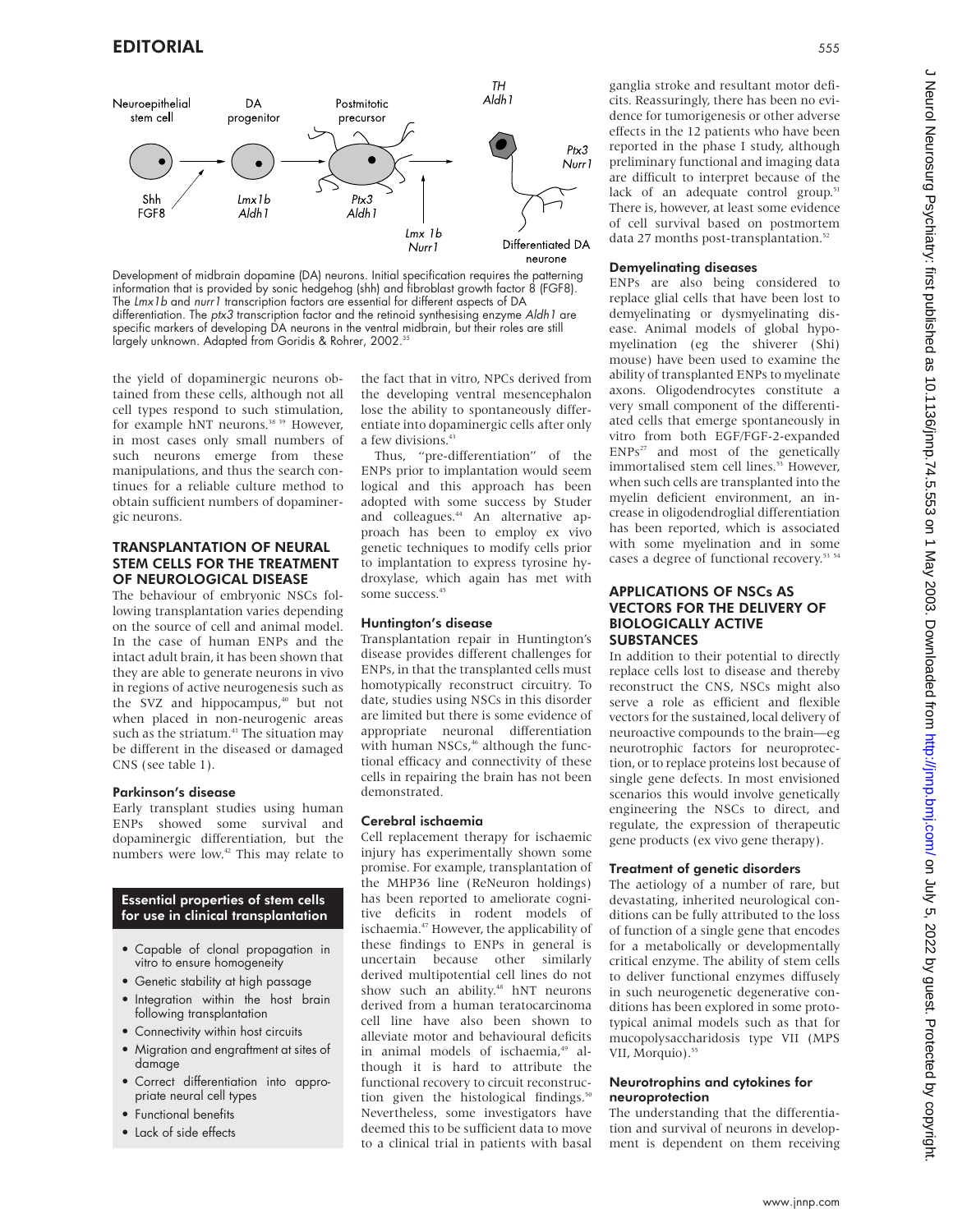adequate and specific trophic support has meant that a number of cell delivery systems have been examined, including NSCs. Such a delivery strategy is attractive compared to a viral vector based delivery system because the host brain is not genetically manipulated, preventing insertional mutagenesis and preserving the function of neurons in the host. In addition, NSCs can be fully characterised such that the level of production of the growth factor can be standardised, and, finally, extra safety features could be incorporated, such as a "suicide cassette", which would allow for elimination of cells should it be necessary.<sup>56</sup>

#### Chemotherapeutic agents

Obtaining adequate local concentrations of cytotoxic drugs impedes the chemotherapy of primary brain tumours. Based on their previous work indicating that the C17.2 NSC line was highly migratory in the adult brain, Snyder and colleagues retrovirally transfected this cell line to express the anti-mitotic compound cytosine deaminase. These cells were implanted into animals with experimentally induced gliomas and appeared to migrate preferentially towards the tumours, which decreased in size.<sup>57</sup> In a similar vein, the same group has recently reported a method by which the migratory ability of this line can be harnessed as a "Trojan horse" to deliver therapeutic viruses to intracerebral tumours.<sup>58 59</sup> Although such results require confirmation and more characterisation, they suggest that certain ENPs may show a tropism for areas of pathology and may be of use in chemotherapy.

#### Drug discovery and therapeutics

Finally, stem cells are an attractive option for commercial organisations interested in drug discovery.<sup>36</sup>

#### **CONCLUSION**

Stem cells are emerging as one of the most exciting new areas of neuroscience, not only in terms of revealing insights into normal development, but also as a therapeutic agent for a range of neurological diseases. In both of these aspects, they will impinge on neurological practice by providing insights into mechanisms of disease as well as curative cell therapies. However, the development of such approaches requires patience and any translation from the laboratory to the clinic must be undertaken slowly and based on sound experimental data. A failure to do so will not only undermine those involved in this type of research, but will prematurely dash the hopes of many patients and their neurologists.

#### ACKNOWLEDGEMENTS

The authors' own works are supported by the MRC, PDS, Royal Society and Merck Sharp, and

Dohme. We apologise to all those whose work has not been cited because of space constraints.

J Neurol Neurosurg Psychiatry 2003;74:553– 557

.....................

#### Authors' affiliations

R A Barker, M Jain, R J E Armstrong, M A Caldwell, Cambridge Centre for Brain Repair, Forvie Site, Robinson Way, Cambridge CB2 2PY, UK

Correspondence to: R A Barker; rab46@cus.cam.ac.uk

#### REFERENCES

- 1 Gage FH, Ray J, Fisher LJ. Isolation, characterization, and use of stem cells from the CNS. Annu Rev Neurosci 1995;18:159–92.
- 2 Lee SH, Lumelsky N, Studer L, et al. Efficient generation of midbrain and hindbrain neurons from mouse embryonic stem cells. Nat Biotechnol 2000;18:675–9.
- 3 Bjorklund LM, Sanchez-Pernaute R, Chung S, et al. Embryonic stem cells develop into functional dopaminergic neurons after transplantation in a Parkinson rat model. Proc Natl Acad Sci USA 2002;99:2344–9.
- 4 Kim JH, Auerbach JM, Rodriguez-Gomez JA, et al. Dopamine neurons derived from embryonic stem cells function in an animal model of Parkinson's disease. Nature 2002;418:50–6.
- 5 Thomson JA, Itskovitz-Eldor J, Shapiro SS, et al. Embryonic stem cell lines derived from human blastocysts. Science 1998;282:1145-7.
- 6 Carpenter MK, Inokuma MS, Denham J, et al. Enrichment of neurons and neural precursors from human embryonic stem cells. Exp Neurol 2001;172:383–97.
- 7 Zhang SC, Wernig M, Duncan ID, et al. In vitro differentiation of transplantable neural precursors from human embryonic stem cells. Nat Biotechnol 2001;19:1129–33.
- 8 Wakayama T, Tabar V, Rodriguez I, et al. Differentiation of embryonic stem cell lines generated from adult somatic cells by nuclear transfer. Science 2001;292:740–3.
- 9 Gage FH. Neurogenesis in the adult brain. J Neurosci 2002;22:612–3.
- 10 Gould E, Reeves AJ, Graziano MS, et al. Neurogenesis in the neocortex of adult primates. Science 1999;286:548–52.
- 11 Lie DC, Dziewczapolski G, Willhoite AR, et al. The adult substantia nigra contains progenitor cells with neurogenic potential. J Neurosci 2002;22:6639–49.
- 12 Song HJ, Stevens CF, Gage FH. Neural stem cells from adult hippocampus develop essential properties of functional CNS neurons. Nat Neurosci 2002;5:438–45.
- 13 Shors TJ, Miesegaes G, Beylin A, et al. Neurogenesis in the adult is involved in the formation of trace memories. Nature 2001;410:372–6.
- 14 Eriksson PS, Perfilieva E, Bjork-Eriksson T, et al. Neurogenesis in the adult human hippocampus. Nat Med 1998;4:1313-7
- 15 Palmer TD, Schwartz PH, Taupin P, et al. Cell culture progenitor cells from human brain after death. Nature 2001;411:42–3.
- 16 Armstrong RJ, Barker RA. Neurodegeneration: a failure of neuroregeneration? Lancet 2001; 358:1174–6.
- 17 Levesque MF, Neuman T. Autologous transplantation of differentiated dopaminergic neurons for Parkinson's disease: long term post-operative, clinical and functional metabolic results. Exp Neurol 2002;175(2): 425.
- 18 Mezey E, Chandross KJ. Bone marrow: a possible alternative source of cells in the adult nervous system. *Eur J Pharmacol*<br>2000;**405**:297–302.
- 19 Priller J, Persons DA, Klett FF, et al. Neogenesis of cerebellar Purkinje neurons from gene-marked bone marrow cells in vivo. J Cell Biol 2001;155:733–8.
- 20 Schwarz EJ, Alexander GM, Prockop DJ, et al. Multipotential marrow stromal cells transduced to produce L-DOPA: engraftment in a rat model of Parkinson disease. *Hum Gene*<br>Ther 1999;**10**:2539–49.
- 21 Terskikh AV, Easterday MC, Li L, et al. From hematopoiesis to neuropoiesis: evidence of overlapping genetic programs. *Proc Natl*<br>Acad Sci USA 2001;**98**:7934–9.
- 22 Ramalho-Santos M, Yoon S, Matsuzaki Y, et al. "Stemness": transcriptional profiling of embryonic and adult stem cells. Science 2002;298:597–600.
- 23 Ivanova NB, Dimos JT, Schaniel C, et al. A stem cell molecular signature. Science<br>2002:298:601-4
- 2002;**298**:601–4.<br>
24 **Terada N**, Hamazaki T, Oka M, et al. Bone<br>
marrow cells adopt the phenotype of other<br>
cells by spontaneous cell fusion. Nature<br>
2002;4**16**:542–5.
- 25 Ying QL, Nichols J, Evans EP, et al. Changing potency by spontaneous fusion. Nature 2002;416:545–8.
- 26 Hitoshi S, Tropepe V, Ekker M, et al. Neural stem cell lineages are regionally specified, but not committed, within distinct compartments of the developing brain. Development 2002;**129**:233–44.
- 27 Ostenfeld T, Joly E, Tai YT, et al. Regional specification of rodent and human neurospheres. *Brain Res Dev Brain Res*<br>2002;**134**:43–55.
- 28 Alvarez-Buylla A, Garcia-Verdugo JM, Tramontin AD. A unified hypothesis on the lineage of neural stem cells. Nat Rev Neurosci 2001;2:287–93.
- 29 Noctor SC, Flint AC, Weissman TA, et al. Dividing precursor cells of the embryonic cortical ventricular zone have morphological and molecular characteristics of radial glia. J Neurosci 2002;22:3161–73.
- 30 Hayflick L. Mortality and immortality at the cellular level. A review. Biochemistry (Mosc.) 1997;62:1180–90.
- 31 Svendsen CN, ter Borg MG, Armstrong RJ, et al. A new method for the rapid and long term growth of human neural precursor cells. J Neurosci Methods 1998;85:141–52.
- 32 Villa A, Rubio FJ, Navarro B, et al. Human neural stem cells in vitro. A focus on their isolation and perpetuation. Biomed Pharmacother 2001;55:91–5.
- 33 Caldwell MA, He X, Wilkie N, et al. Growth factors regulate the survival and fate of cells derived from human neurospheres. Nat Biotechnol 2001;19:475-9.
- 34 Jain M, Armstrong RJ, Tyers P, et al. The predominant neurochemical phenotype of neurons derived from expanded human neural precursor cells in vitro is GABA. Exp Neurol 2003;in press.
- 35 Goridis C, Rohrer H. Specification of catecholaminergic and serotonergic neurons. Nat Rev Neurosci 2002;3:531–541.
- 36 Matsuura N, Lie DC, Hoshimaru M, et al. Sonic hedgehog facilitates dopamine differentiation in the presence of a mesencephalic glial cell line. *J Neurosci*<br>2001;**21**:4326–35.
- 37 Wagner J, Akerud P, Castro DS, et al. Induction of a midbrain dopaminergic phenotype in Nurr1-overexpressing neural<br>stem cells by type 1 astrocytes. *Nat Biotechnol*<br>1999;**17**:653–9.
- 38 Stull ND, lacovitti L. Sonic hedgehog and FGF8: inadequate signals for the differentiation of a dopamine phenotype in mouse and human neurons in culture. Exp Neurol 2001;169:36–43.
- 39 Armstrong RJ, Jain M, Barker RA. Stem cell transplantation as an approach to brain repair. Expert Opin Ther Patents 2001;11:1563–82.
- 40 Englund U, Bjorklund A, Wictorin K. Migration patterns and phenotypic differentiation of long-term expanded human neural progenitor cells after transplantation into the adult rat brain. Brain Res Dev Brain Res 2002;134:123–41.
- 41 Rubio FJ, Bueno C, Villa A, et al. Genetically perpetuated human neural stem cells engraft and differentiate into the adult mammalian brain. Mol Cell Neurosci 2000;16:1–13.